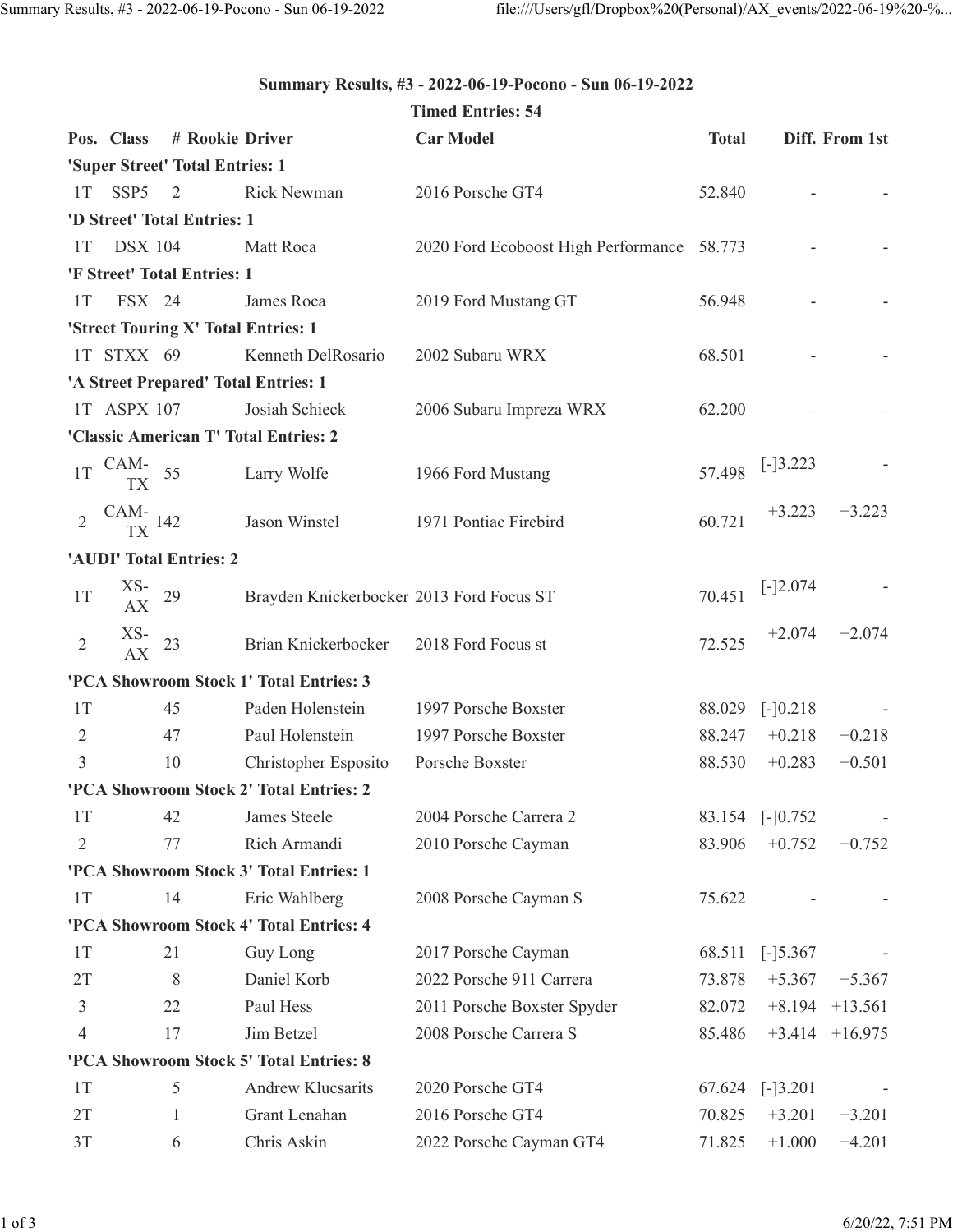| 4              | 41                       | <b>Steve Lilley</b>                        | 2022 Porsche 718 Cayman GTS | 71.858  | $+0.033$         | $+4.234$  |
|----------------|--------------------------|--------------------------------------------|-----------------------------|---------|------------------|-----------|
| 5              | 43                       | <b>Bruce Holenstein</b>                    | 2022 Porsche GT3            | 73.616  | $+1.758$         | $+5.992$  |
| 6              | 52                       | Michael Gallart                            | 2021 Porsche 982 718 Spyder | 78.843  | $+5.227$         | $+11.219$ |
| 7              | 44                       | Alice Holenstein                           | 2022 Porsche GT3            | 81.142  | $+2.299$         | $+13.518$ |
| 8              | 4                        | William Post                               | 2020 Porsche 911 Carrera S  | 87.436  | $+6.294$         | $+19.812$ |
|                |                          | 'PCA Production 1' Total Entries: 1        |                             |         |                  |           |
| 1T             | 12                       | <b>Howard Mintz</b>                        | 1976 Porsche 911S           | 74.284  |                  |           |
|                |                          | 'PCA Production 2' Total Entries: 3        |                             |         |                  |           |
| 1T             | 96                       | Craig Schnelli                             | 2002 Porsche 911            | 70.764  | $[-]0.750$       |           |
| $\overline{2}$ | 15                       | Kadeer Beg                                 | 1995 Porsche 911 C2         | 71.514  | $+0.750$         | $+0.750$  |
| $\mathfrak{Z}$ | 94                       | Jalaal Mohammedi                           | 2016 Porsche Cayman         | 74.745  | $+3.231$         | $+3.981$  |
|                |                          | 'PCA Production 3' Total Entries: 2        |                             |         |                  |           |
| 1T             | 34                       | CJ Crawford                                | 2007 Porsche Cayman S       |         | 69.809 [-]10.207 |           |
| $\overline{2}$ | 3                        | Rob Lipton                                 | 2012 Porsche Carrera 4      |         | $80.016$ +10.207 | $+10.207$ |
|                |                          | 'PCA Production 5' Total Entries: 1        |                             |         |                  |           |
| 1T             | 227                      | Prajwal Kasturi                            | 2017 Porsche 718 Cayman S   | 74.230  |                  |           |
|                | 'FUN!' Total Entries: 20 |                                            |                             |         |                  |           |
| 1T             | 54                       | Kirk Fisher                                | 2022 Porsche Taycan 4S      | 73.208  | $[-]0.642$       |           |
| 2T             | 417                      | Al Sy                                      | 2018 Porsche GT3            | 73.850  | $+0.642$         | $+0.642$  |
| 3T             | 27                       | Farshad Taschayyodi                        | 2016 Volkswagen Golf R      | 76.906  | $+3.056$         | $+3.698$  |
| 4T             | 117                      | Tom Edwards                                | 2016 Porsche Cayman Base    | 77.268  | $+0.362$         | $+4.060$  |
| 5T             | 32                       | Christopher Richardson 1979 Porsche 911 SC |                             | 77.297  | $+0.029$         | $+4.089$  |
| 6T             | 133                      | Marijin DeBie                              | Mini                        | 78.422  | $+1.125$         | $+5.214$  |
| 7              | 172                      | Leslie Shrem                               | 2002 Porsche Boxster S      | 79.236  | $+0.814$         | $+6.028$  |
| 8              | 822                      | Christopher Ciuffreda                      | 2010 Porsche 911            | 81.078  | $+1.842$         | $+7.870$  |
| 9              | 20                       | Milan Shah                                 | 2014 Porsche Cayman S       | 82.352  | $+1.274$         | $+9.144$  |
| 10             | 33                       | Jeremy Richardson                          | 2006 Mini Cooper JCW GP     | 82.485  | $+0.133$         | $+9.277$  |
| 11             | 18                       | Suzanne Barker                             | Carerra                     | 83.020  | $+0.535$         | $+9.812$  |
| 12             | 111                      | Kimberly Edwards                           | 2016 Porsche Cayman Base    | 84.030  | $+1.010$         | $+10.822$ |
| 13             | 11                       | Francois Guignard                          | Porsche 944 Turbo           | 85.011  | $+0.981$         | $+11.803$ |
| 14             | 132                      | William Richardson                         | 718 GT4                     | 85.855  | $+0.844$         | $+12.647$ |
| 15             | 223                      | Philip Miguel                              | 2005 Porsche Boxster        | 87.858  | $+2.003$         | $+14.650$ |
| 16             | 123                      | Ronald Miguel                              | 2005 Porsche Boxster        | 88.232  | $+0.374$         | $+15.024$ |
| 17             | 201                      | Maya Shah                                  | 2014 Porsche Cayman S       | 93.020  | $+4.788$         | $+19.812$ |
| 18             | 7                        | <b>Austin Neary</b>                        | 2021 Porsche 911 Carrera S  | 93.887  | $+0.867$         | $+20.679$ |
| 19             | 171                      | Judy Shrem                                 | 2002 Porsche Boxster S      | 100.904 | $+7.017$         | $+27.696$ |
| 20             | 777                      | Amber Davidson                             | 2000 Chevrolet Corvett      | 101.158 | $+0.254$         | $+27.950$ |
|                |                          |                                            |                             |         |                  |           |

| <b>Top Times Of Day</b> | Time   | Class # | Driver      |
|-------------------------|--------|---------|-------------|
| Raw time                | 66.327 | SSP52   | Rick Newman |